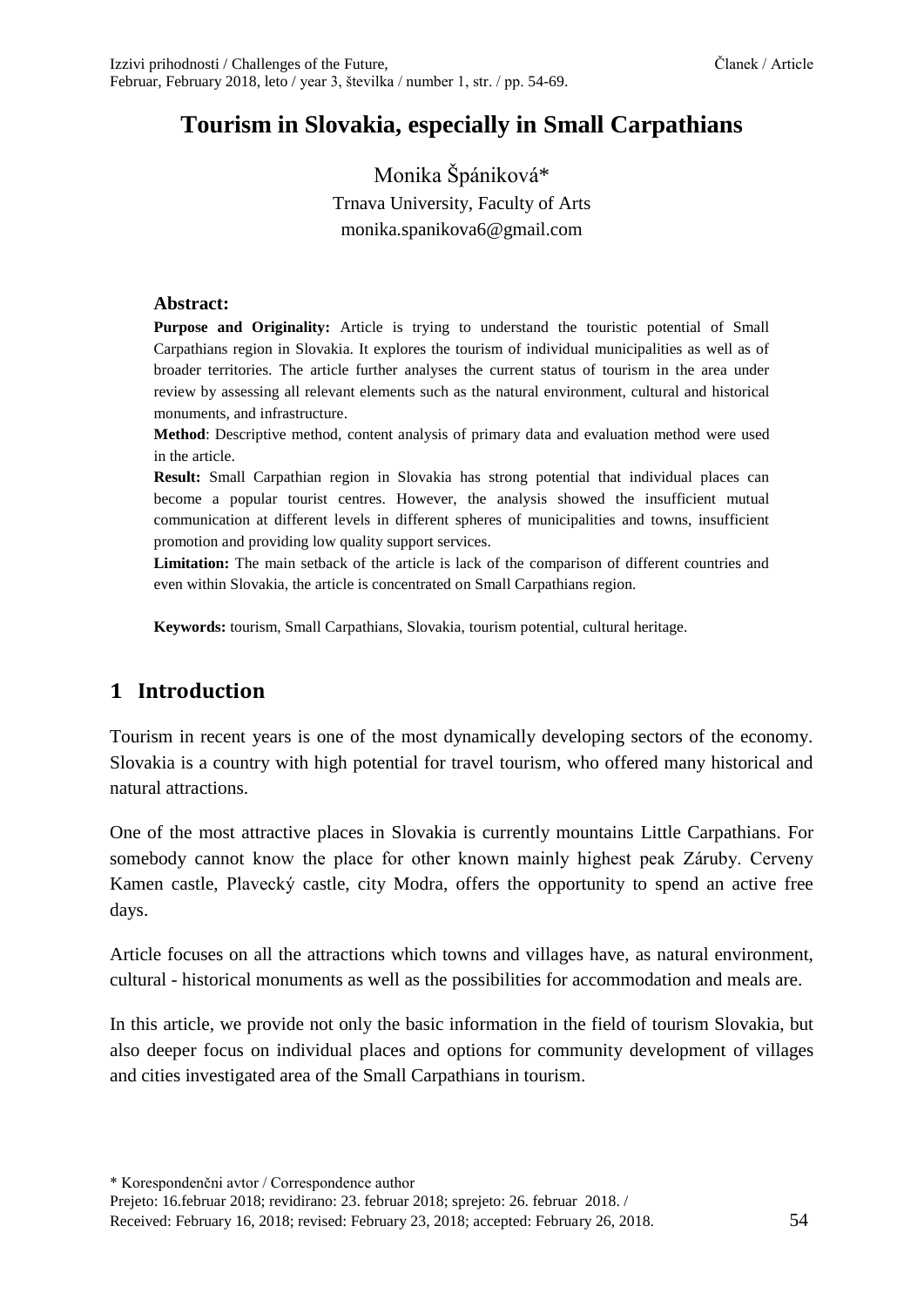# **2 Protection of cultural heritage by ministry of culture of Slovak Republic**

Protection of cultural monuments of the country is very important in order to preserve and explore the cultural heritage of the people from the country to foreign tourists. Slovak Republic is governed by established laws and regulations intended to protect the monuments of the country.

For more effective implementation of conservation and restoration of monuments directs the National Council Act No.49 / 2002 on the protection of monuments (as amended by Act no. 479/2005 Coll.) 19. 12. 2001 approved with effect from 1 April 2002, who made several amendments to the philosophy of protection of monuments in Slovakia. The effect of this law changed competencies of heritage authorities, which previously fulfilled the role of the advisory bodies of state authorities. Basically, conservation authorities have wide powers but they were not allowed to decide the fate of cultural monuments. The law resulted into formation of a new organization monuments - Monuments Board of Slovak Republic, legally acquired jurisdiction and became part of specialized state administration. [9]

Taking care of cultural heritage in Slovakia has not always been as widespread as at present. The occurrence of the said Act and Monuments Board of the Slovak Republic took place in a couple of changes affecting the protection of cultural monuments.

In 1951 Heritage Institute established and in 1958 the first special law on cultural heritage was adopted by. The role of the institute at the time of its creation was particularly the finalization of a national list of cultural monuments and processing inventory of monuments in Slovakia, which was published in the sixties. In 1987, the Act no. 27/1987 Coll. was accepted as the preservation of historical monuments. In December 2001 the National Council Act no. 49/2002 Coll. for Heritage Protection, which brings a number of organizational, methodological and terminological changes, particularly establishing specialized state administration in the field of cultural heritage protection, which in addition to the Ministry of Culture as the central government body is also formed by Monuments Board of the Slovak Republic and Regional Monuments Boards. [10]

Cultural heritage can be protected, managed and used only in accordance with their physical, historical and cultural values of quality, including the environment to prevent his possible physical alteration, damage, theft or destruction. Conditions and methods of rescue, use and presentation of cultural heritage, scope and responsibilities of competent authorities are governed by the relevant laws protecting individual species and parts of cultural heritage.

### **3 Tourism - the definition and description of terms**

Tourism is among the most dynamically developing sectors of the world economy. Tourism contributes to the GDP in European Union an average of 13.5%. The positive effects of tourism are reflected in the economic and non-economic areas. In the economic sphere, it is,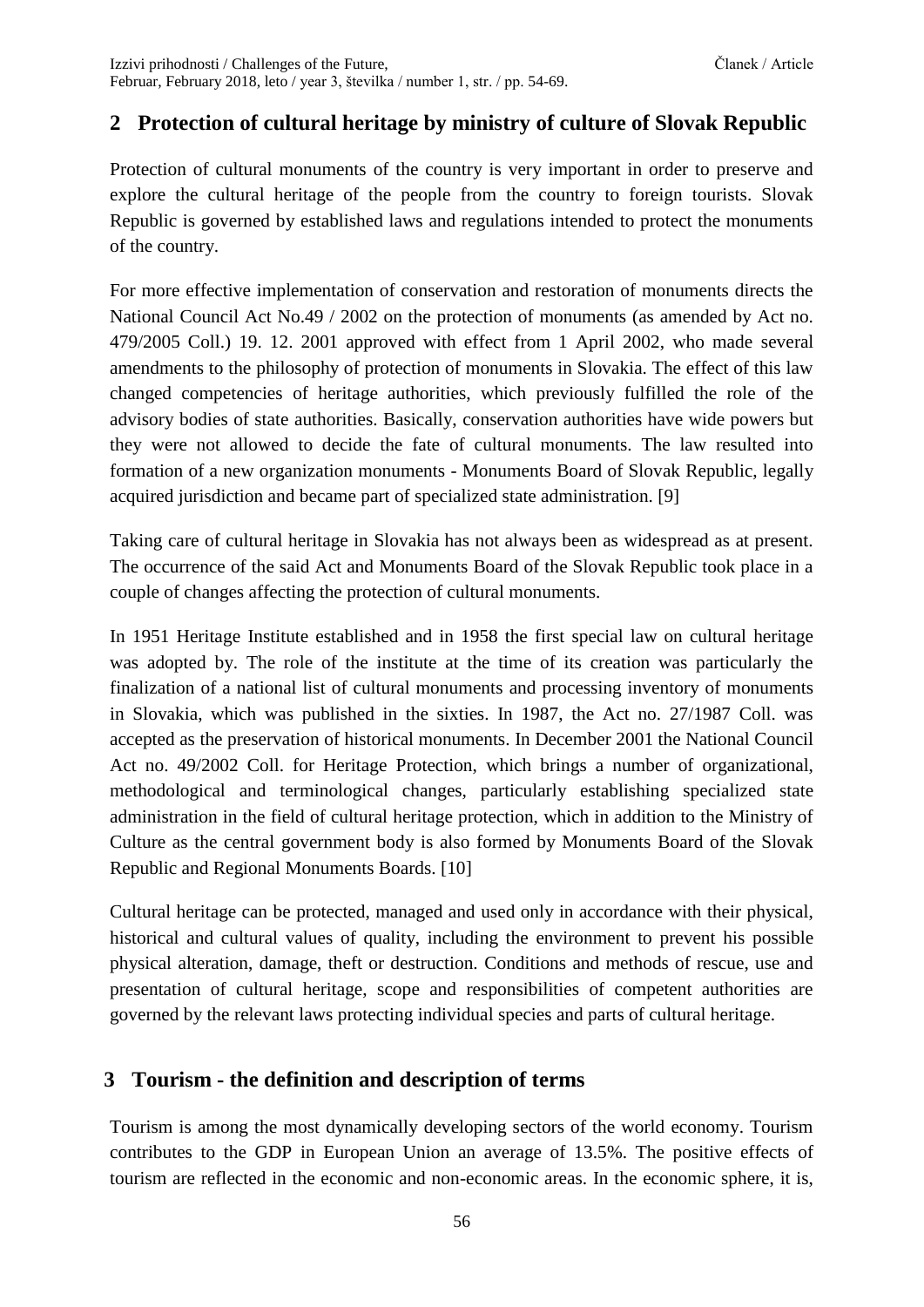for example, consumption goods and services, which is reflected in the growing incomes of enterprises, regions and countries, businesses tourism creates jobs, thereby addressing the problem of unemployment. The non-economic areas, it is as the promotion of international understanding, learning about national cultures, information exchange, education and health promotion. (Jarábková, 2007)

Tourism as a concept and attempts to single definition is dated around the year 1942. During this period, provided the definition of tourism as authors Hunziker and Kapf. All definitions of tourism from various authors have two identical characteristics and it is the movement and stay.

International association of experts tourism AIESA defines tourism as a set of relationships and phenomena arising from the travel and stay of persons if the stay is not connected to a permanent establishment and implementation of employment. The team of Slovak authors defines tourism as "a set of activities in a particular environment to meet the needs of people related to travel outside their place of residence, irrespective of whether the reason for their travel is relaxing or irregular duty or Business".(Jarábková, 2007)

According to Preobrazhensky, one of the founders of geography tourism, tourism is complex socioeconomic phenomenon, which cannot be determined unambiguously. This term is simultaneously expressed by the following definitions:

- a special kind of migration of the population, who studies demography, geography
- population and related sciences;
- sector of the economy, which is one of the socio-cultural spheres of meeting
- needs of the population, studying her economics and economic geography;
- way to spend free time outside the permanent place of residence, they studied sociology
- geography and tourism. (Mariot 1983)

According to Otruba tourism in its broadest sense includes all forms travelling at home and abroad for the purpose of rest, recreation, learning new, entertainment, culture and sports, the stay of visitors is reflected in economic life of the visited sites. (Krnáčová a al., 2005)

# **4 Slovak republic and tourism**

Slovakia as an independent republic was established 1.1.1993. According to the statistical office had to 30.9.2009 5, 421,937 inhabitants. With its area of 49035square kilometres, compared with other states between small countries. Slovakia is administratively divided into 79 districts, 138 towns and 2,883 villages. 2 of which are large cities - Bratislava and Kosice. The city has more than 57 percent of the population.

Slovakia occupies part of Carpathian Mountain Area, south of the Carpathians is Pannonian Basin, along the Danube stretches Danubian Plain, the east stretches Eastern Slovak Lowland.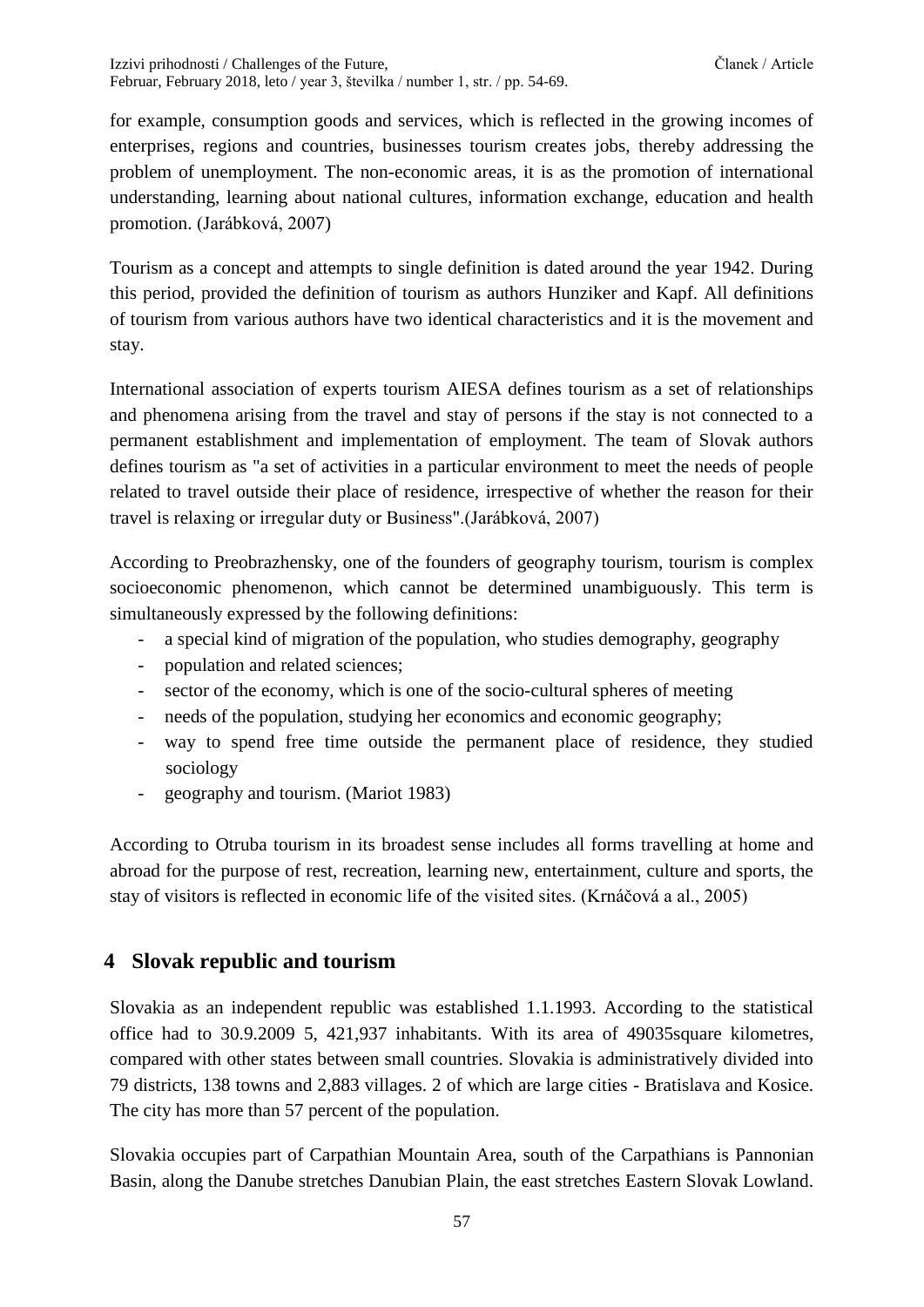The northernmost point of Slovakia is Babia Mountain in the Orava region, southernmost point near Patince in Komarno, in the westernmost Záhorská Ves and the easternmost point of Slovakia is located in New Sedlica. From Záhorská Ves after Nova Sedlica Slovakia is 428 km. Slovakia heights range from 94 m asl in Kline over Bodrogom to 2655 m asl High-Gerlach High Tatras.(Linhart, 2006)

Slovakia is a landlocked country, located in Central Europe. It borders with Hungary, with which it has the longest border at 679 km, with the Czech Republic, Poland, Austria and Ukraine, with which the shortest border line at 98 km.

In terms of the position of the neighbouring states Slovakia offers possibilities for different combinations of customers, allowing know the whole Central European region. It is a natural crossroads Network West - East and North - South and good communication is available. In terms of transport facilities it is part of the Western European motorways, which extends through Austria to Bratislava. It is also very convenient highway connection Bratislava - Prague. Air is a convenient opportunity arrival through the airport in Bratislava, Vienna and Budapest. In terms of domestic traffic is not very well connected.

It is necessary to invest in construction of highways and roads, road signs and directions revitalization stations. Just poor quality infrastructure, weaker tourism services and insufficient promotion of attractions are often Slovakia becoming a transit country in which the visitor does not remain longer.

It is endowed with many tourist attractions. So far, Slovakia is discovered and registered 1,200 caves, of which 12 are open to the public. Between the most important caves are: cave Driny, Harmanecká cave, Bystrianska cave, Ice cave, Demänovská cave of liberty, Važecká cave, Belianska cave, ice cave, Aragonite cave, Gombasecká cave, Domica, Jasovská cave. (http://www.ssj.sk/jaskyne/spristupnene/)

Although Slovakia is a small country has nine national parks and 14 protected landscape areas, which entails the most valuable of Slovakia nature. National parks of Slovakia are the High Tatras, Low Tatras, Big Fatra, Small Fatra, Slovak Paradise, Slovak Karst, Muran Plateau, Pieniny and Poloniny national park. More than 40% of the Slovak territory is covered by forests. Numerous mountain ranges with distinct segmentation and diversity of mountainous terrain attract more and more visitors. A specific area of peculiar geological and morphological peculiarities, climate, flora and fauna of the national parks. In many places can admire the unspoiled nature, intact civilization influences. (Linhart, 2006)

The most important and oldest cultural and historical monuments in Slovakia include castles, palaces and manor houses. Slovakia is among the countries with the greatest number of castles in Europe. There are 425 and 180 mansions castles, together with a castle ruins. Castles originated from the 13th century, initially to protect the territory from enemies. They guarded the entrances to cities and important trade routes.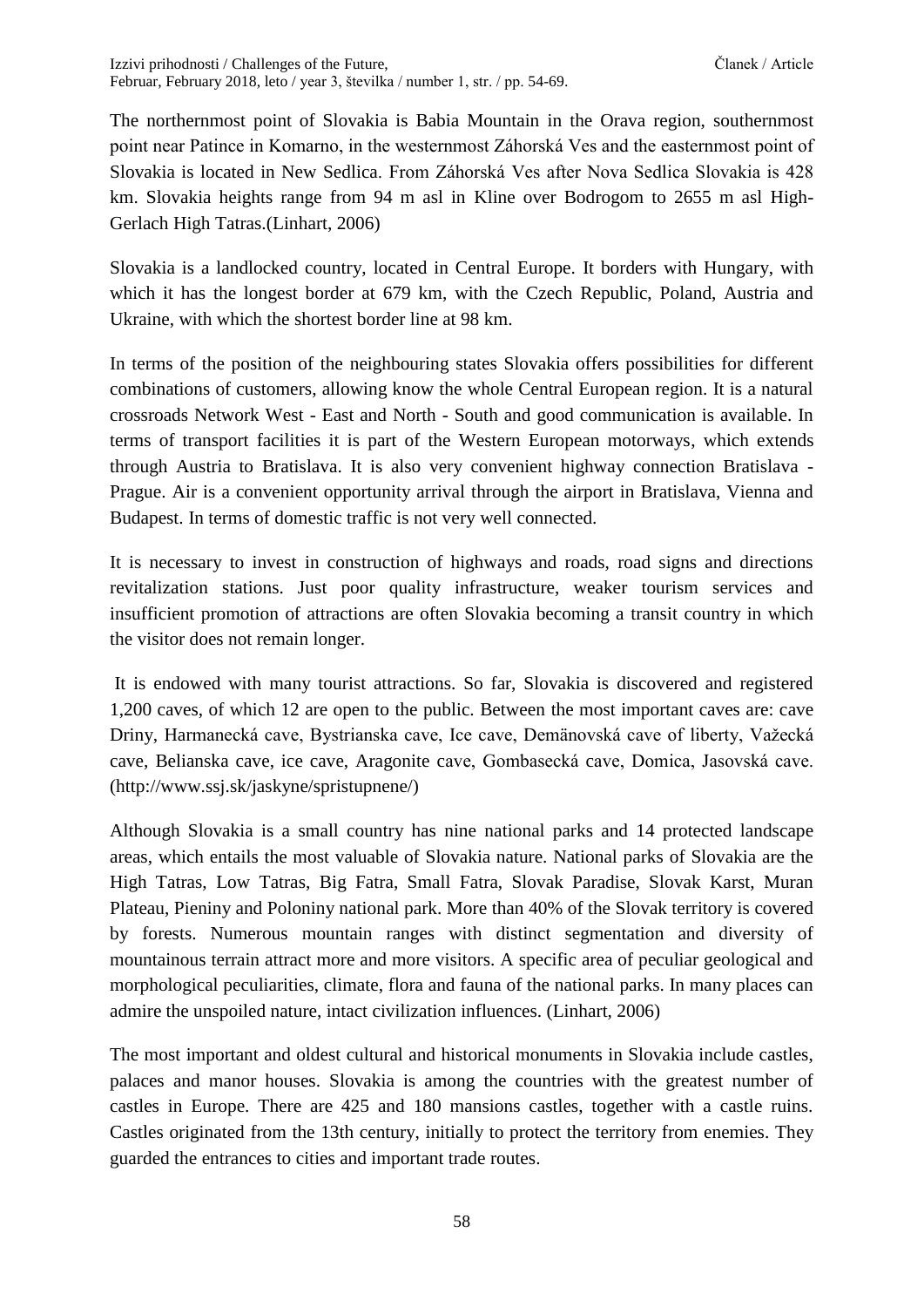Museums and galleries own precious collections of cultural heritage of the nation and the state. In Slovakia, there is 70 museums and 19 galleries and more than 100 other exposures commemorative rooms and open-air museums. With its diverse focus and orientation clarify issues related to the development of society and culture in our country. (Slovak Republic, 2009)

Slovakia is on the UNESCO list of monuments registered 7 - 5 Cultural and 2 natural. The first three locations in Slovakia in the list of World Heritage – Banska Stiavnica, Spis castle and Vlkolinec were recorded in 1993. The fourth and fifth site is the historic core of the town Bardejov and eight wooden churches. Slovakia-Hungarian project Caves of Slovak and Aggtelek Paradise was adopted in 1995. The last natural monument registered on the World Heritage List is Bukovske forests in the Eastern Carpathians. (UNESCO heritage).

The mentioned facts are clear signals for a possible economic, economic, social development resulting from facilities still above facts. Their use in Slovakia is the insufficient level. The result of non-use and unrealized offered potential and existing infrastructure and superstructure as a basis for a positive environment of tourism and its progress compared to the level of tourism in neighbouring and for us readily available countries can for example decrease in the total number of tourists, restrictions on foreign investment and lack of interest of foreign investors in doing business in Slovakia, low incomes.

Table 1 shows that major countries of origin of tourists in Slovakia between 2003 and 2008 according to the order: Czech Republic, Poland, Germany, Hungary and Austria. These are primarily countries with which the neighbours.

|                      | <b>Number of tourists</b> |         |         |         |         |         |
|----------------------|---------------------------|---------|---------|---------|---------|---------|
| Country              | 2003                      | 2004    | 2005    | 2006    | 2007    | 2008    |
| Czech                | 469 991                   | 419 273 | 424 900 | 455 381 | 490 986 | 537 180 |
| Poland               | 215 383                   | 179 078 | 198 479 | 224 159 | 243 917 | 308 437 |
| Germany              | 175 746                   | 188 067 | 194 158 | 190 422 | 176 059 | 164 694 |
| <b>Hungary</b>       | 100 546                   | 111 065 | 121 615 | 121 981 | 93 979  | 90 123  |
| Austria              | 51 365                    | 55 609  | 55630   | 60 560  | 62 661  | 62 052  |
| <b>Italy</b>         | 37996                     | 50 201  | 59 344  | 60 971  | 58 184  | 54 722  |
| <b>Great Britain</b> | 26 062                    | 34 349  | 51 720  | 63 137  | 63 193  | 66 628  |

Table 1. Tourists in Slovakia by the country of origin

Source: www.economy.gov.sk/pk/480-2007-1000/ma.htm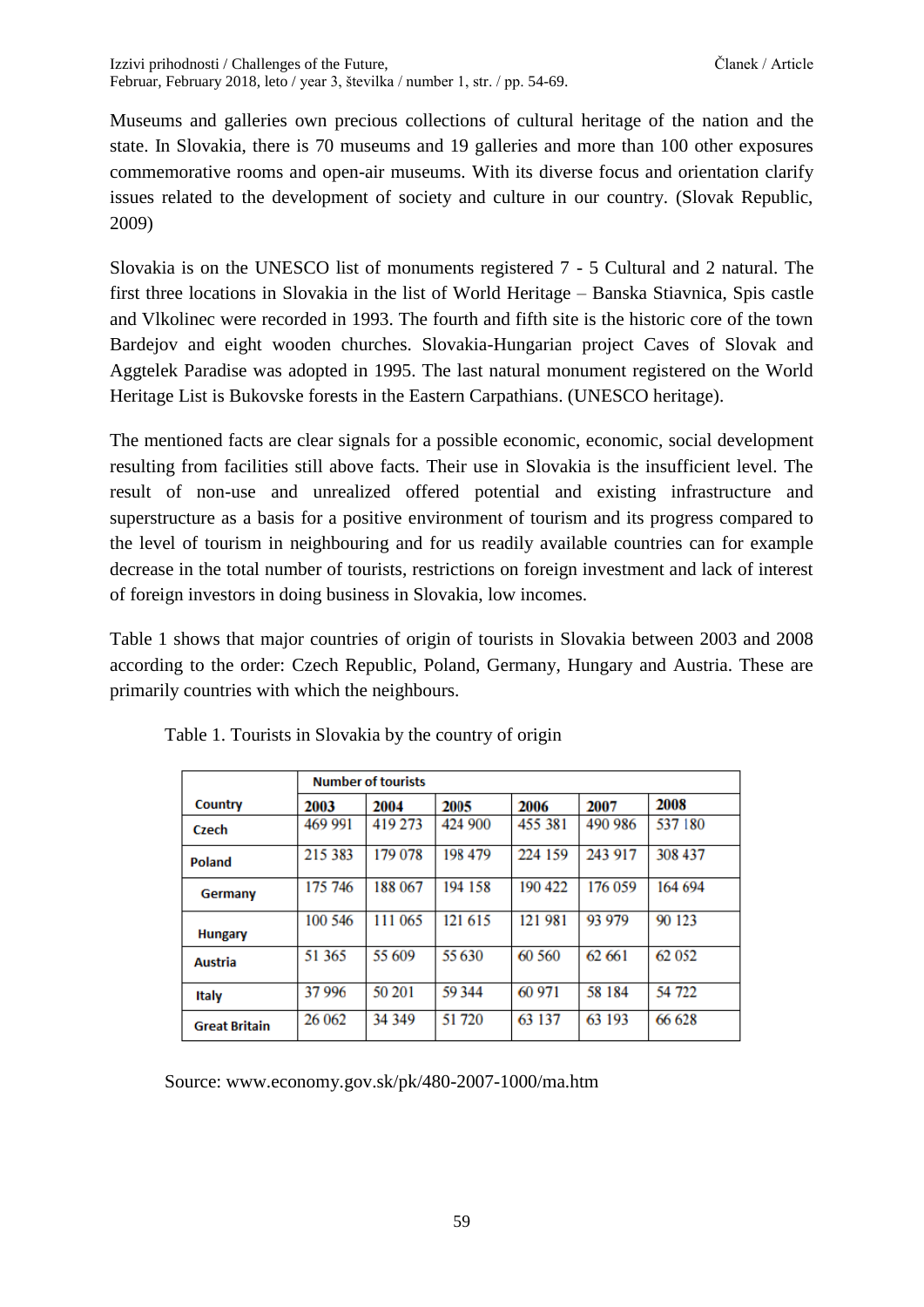### **5 Analysis of tourism in the Small Carpathians**

The Small Carpathians are together with Austrian Hainburger Berge (Hainburghills) a landscape unit Fatra-Tatra area. The highest peak is the peak Záruby- 768 m asl. It is a modest highlands zone of about 100 km in lenght. Small Carpathians begin on the Danube in Bratislava (strip of territory north of Devin by Bratislava castle hill) and extend to Nove Mesto nad Váhom. A significant part of the central seat of the saddle Baba mountains. In 1976, they were declared a protected landscape area with a flat 64,610 hectares. Geomorphological are divided into: Devin Carpathians, Pezinske Carpathians, Carpathians and Brezovske Čachticke Carpathians. (Szomolányi a al., 1986). Defined researched area is just Pezinské Carpathians.

The Small Carpathian area has the environment with strong potential in different aspects of the economic development. Tourism as one of the possible directions of such development is under Small Carpathian space an integral part. Based on various present facts, which are designed and conceived at different levels can raise the importance of tourism to a higher personality, character level. The basis for such an understanding of this area are already initial positional information and the convenient location close to the capital city as well as the proximity of the border with the three neighbouring countries - Czech Republic, Austria, Hungary.

The Small Carpathian region in particular its eastern part is one of the best wine sites in Slovakia, with a long tradition of wine-growing, cradle-known wine brands, whose reputation goes beyond the borders of Slovakia. And where there is good wine is also good will, pleasant atmosphere and harmonious life, which are clear signals for tourism development in this area. (www.mkvc.sk)

#### **5.1 The basic characteristic of the western part of the Small Carpathians**

The precise demarcation is necessary to determine the territory on the map. Demarcation of the reference area on the east side of the Little Carpathians form the cadastral areas of a city. The southern border is formed by the cadastral areas of Borinka Marianka and around Stupava. Northern boundary cadastral area of the village Cerová. Common border study area on the west side and the east side of the Small Carpathians mountain ridge forms.

From the geomorphologic point of view is the area bounded on the west Borski lowlands, it forms the eastern border mountains back Pezinské Carpathians. Pezinské Carpathians within the Small Carpathians are geomorphological unit as defined precisely in the municipalities selected according to such criteria. Entire territory quite deeply affects the PLA Little Carpathians. In connection with the capital it allows part of the territory just interfering in the PLA Little Carpathians use the rich network of tourist footpaths and paved forest roads suitable for cycling.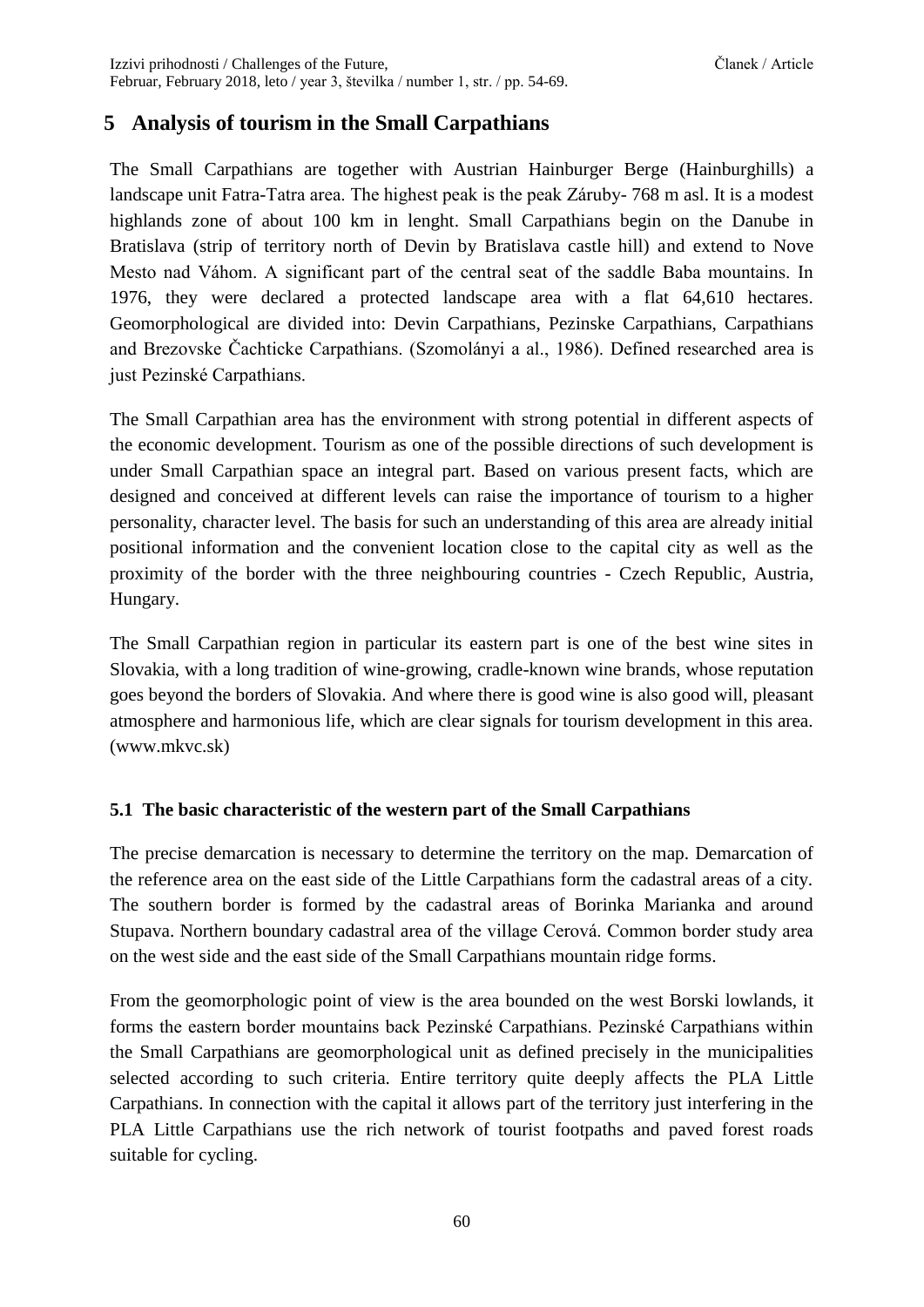The total area is 382 km2 as the total surface area of all villages representing that territory. Total population, which permanently inhabit investigated territory, according to official data of the Statistical Office 26654 residents. Density of population per 1 km2 is 70 people.

It is important to mention that in the restricted area is the cadastral area Turkish top, which is under the administration of the Ministry of Defence. It is a military training area within the military district Záhorie. This space is for an ordinary person freely temporary and can move in it. By the time training is guarded and into the area where the training takes place directly input is strictly prohibited.

The first reference to individual municipalities ranges from early 13th century to the 16th century. The oldest villages are Jablonové and Kuchyna, first mentioned 1206, while the youngest municipalities are Sološnica first mentioned in 1520 and the municipality Rohožník in 1504. At the proposal of the Ministry of Economy in 2003-2004, the new regionalization of tourism in Slovakia was developed. It was based on Slovak territory divided into 21 regions. City Stupava falls under this regionalization in the Danube region with significant summer seasonality and supra-regional importance (Linhart, 2006).

The villages and towns combining their historical development, which is then reflected in their parallel culture. A common feature, characteristic for the unprofessional public for municipalities is their relationship to wine. This also applies to Záhorie region.

For comparison, the west side of the Small Carpathians has a number of villages and towns the same, i.e. 14. The total area of the examined area is 371.7 square kilometres as the total surface area of all municipalities representing this area. Total population, who reside permanently explored territory, according to official data of the Statistical Office of 31.12.2009 is 51236 inhabitants. Population density per 1 km2 is 138 people.

#### **5.2 The natural potential of the western part of the Small Carpathians**

Small Carpathians belong to the Alpine-Himalayan system. Under this system they are part of the subassembly Carpathian sub-province Inner Western Carpathians. Small Carpathians as a separate regional unit can be divided into several units lower order.

They are: 1. Devínske Carpathians, 2. Pezinské Carpathians, 3. Brezovské Carpathians, 4. Čachtické Karpaty. Examined territory belongs just to Pezinské Carpathians. Form part of the Small Carpathians between Lamačská gate and Brezovský Carpathians. On the west side these include Homolský Carpathians, Kuchynska Visoka, Stupavské, Plavecke Podhradie and Podrhadie. (Szomolányi, 1986).

The Small Carpathians between the Danubian Plain and the Záhorská lowland lifted morphologically very significantly and the foothills they emerge about 450-550 meters. The highest amount of mountain range reaches a peak in the central part of frame with a height of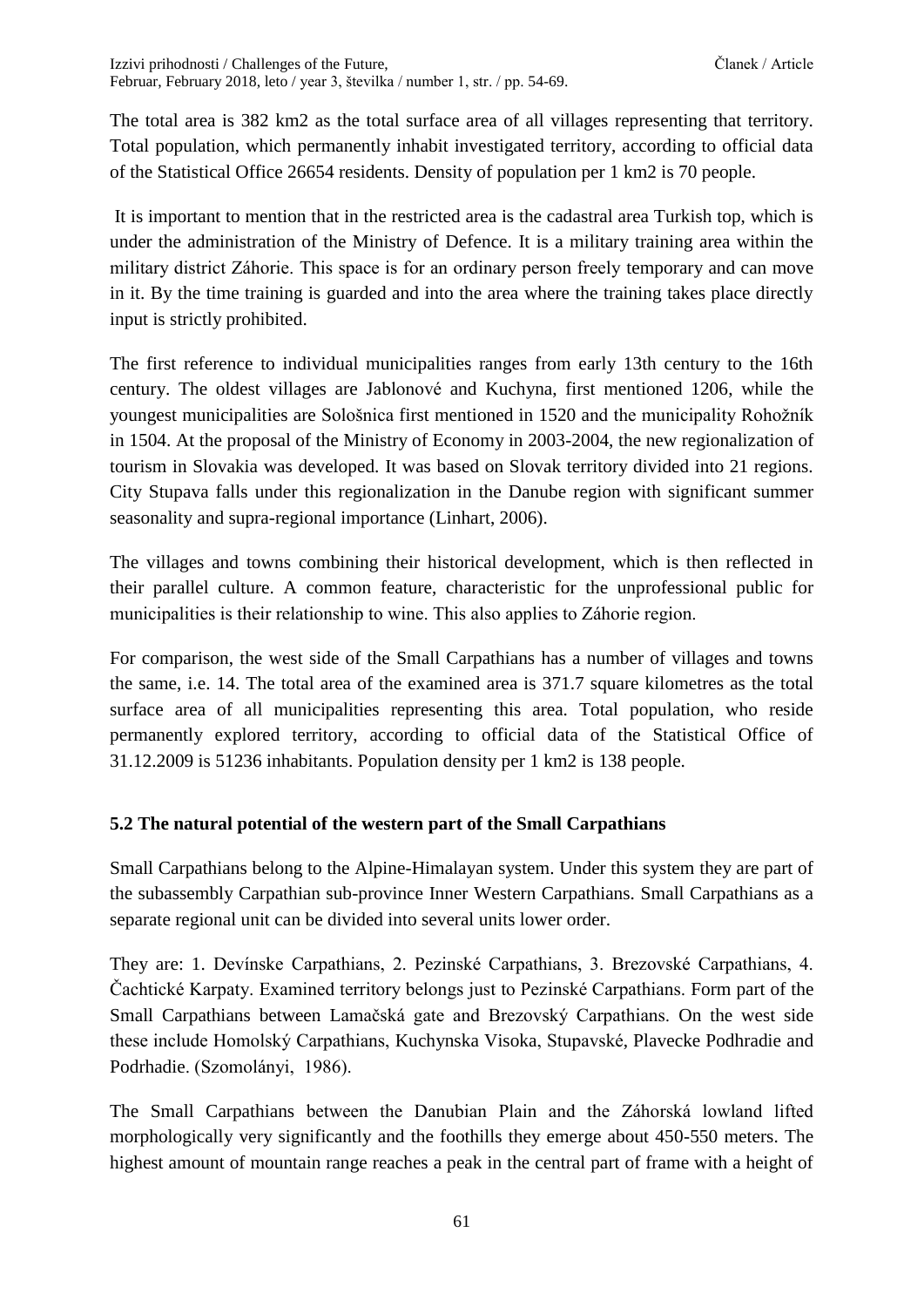Izzivi prihodnosti / Challenges of the Future, Clanek / Article Clanek / Article Februar, February 2018, leto / year 3, številka / number 1, str. / pp. 54-69.

768 m asl. Today surface ductility Small Carpathians is the result of prolonged exposure geomorphologic processes and the interaction of endogenous and exogenous forces strongly affected by the geological composition of the mountains. Today, the final form of the mountain range is the result of Neogene movements of the earth.

Except platforms are the most common form of mountain valley. Valleys are oriented mostly perpendicular to the mountains and only a few go parallel to the mountain range. They are mainly karst valleys Borinská creek, wet valley over Plavecký Mikuláš and other valleys, especially in karst areas.

The so-called Small Carpathians Karst producing a set of karst mountains, occupy a total of 170 to 180 km2. The main karst areas to the west, Záhorská part of the Small Carpathian Mountains are beautiful Borinský and Plavecky. In them they are represented by the surface but also underground karst phenomenon, which just for tourism offers in the appropriate use of possible tools for its development. (Szomolányi, 1986).

On the western part of the Small Carpathians is a cave Deravá skala, dark rock cave, Plavecká cave, small caves along the creek Borinská like Zbojnicka cave.

The Deravá skala is located on the right side Mokra valley below the platform Javorinka 561 m asl. in the administrative area Plavecký Mikuláš. It created in the Middle Triassic limestones Choč Nappe frost weathering. About 10 m above the creek is the entrance to the cave. It has the shape of a massive overhang and consists of a 26 m long and 15 m wide portal hall with poor decor. In addition to the geomorphological significance it has a great archaeological value. It was inhabited by man as early as the Paleolithic period. It is part of National Nature Reserve Kršelnica and in 1994 was declared a natural monument. Decree of the Regional Environmental Office in Bratislava declared in 2008 to open to the public. (http://www.sazp.sk)

The dark rock cave is located east of holey rock on a steep slope Wet valley. It's sandwiched river-cave with a length of 40m, the horizontal course of the valley below cliffs without stalactite decoration. It is known mainly findings of cave bear bones. He formed alternately corrosion, erosion, mechanical weathering and filling. The cave is an important archaeological and now also characterological site. The cave was discovered findings documenting settlement in Paleolithic and osteological material Pleistocene fauna. Access to the cave is very simple. Directly in Plavecký Mikuláš starts green trail, which includes the top end of the village becomes a nature trail continued Wet valley. On both caves alert notice boards. (http://www.sazp.sk)

The Plavecká cave is below Plavecky castle (240 m asl.) in the administrative Village Plavecke Podhradie. Gradually in the Middle Triassic limestones of Choč water created fissure-rútivá 125 m long cave with decorations significantly broken down. It was described in 1885, but the first map was drawn up in 1815. Before the first World War it was the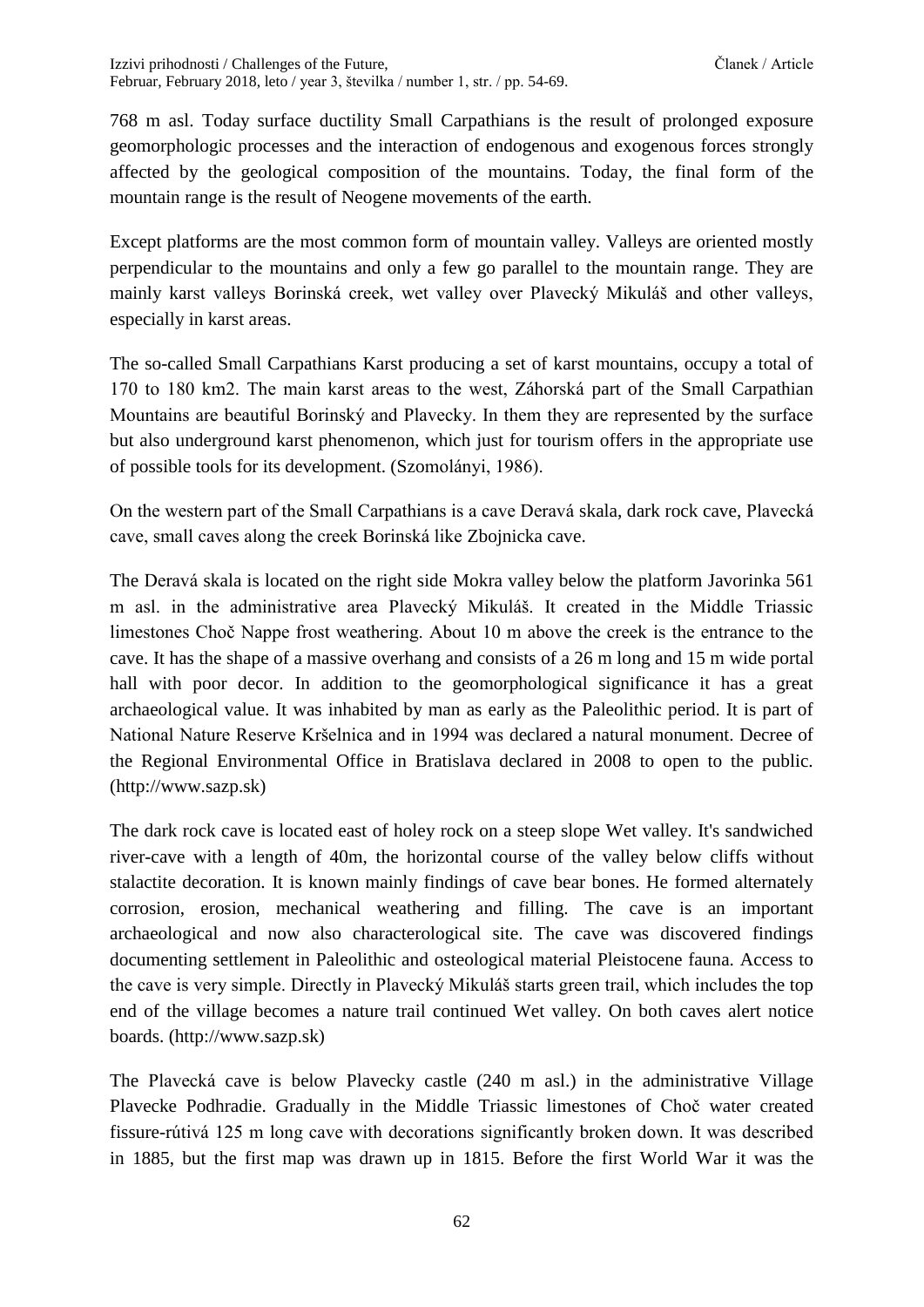initiative of count Palffy made available. At present, however, inaccessible. It is an important habitat of numerous colonies of bats.

Plavecky karst was declared as protected area within the NRP Roštún. Roštún is an older name for calcium salts. Lime belonging to the area of municipality Sološnica as the third highest peak of the Small Carpathians to 752 m asl. It offers a magnificent view. The very top of the rocky cliff from which one can see the second highest peak of the Little Carpathians high (754 meters). (Http://www.sazp.sk)

#### *Borinská caves along the creek - Cave in Lower attacked*

This area is located east of the village Borinka (Pajštún) and occupies the western slopes of the nature reserve drop-offs (523 m asl). Adjacent to the Črveny and Zbojnícky stream. SPR part of the cave in Lower attacked. The area is located in Borinská Karst and consists of steep slopes with rocky walls that are broken at some places into ravines and ridges. Formation of caves in this area is related to the erosive action of water flows flooded down from crystalline. In addition to the major geomorphologic values, there is also significant flora area. There are Marianka fragrant (Asperula odorata), ungulates European (Asarum europaeum), spurge prerastlíkolistý (Euphorbia bupleurifolia), Aaron spotted (Arum maculatum), enchanter common (Circaea lutetiana) sanicle European (Sanicula europaea), impatiens drowsy (Impatiens noli -Tanger) and others. The most valuable plant species is deer tongue Fern (Fhyllitis scolopendrium vulgare), which occurs on vertical limestone walls. The Small Carpathians to another location has not yet been identified. (Www.skonline.sk)

Geological structure of the mountain range determines the presence and nature of climbing terrain. The most extensive terrains are located in the central part of the mountain facing west.

The castle rock Pajštún is climbing above the village Borinka on extremely strong limestone rock. Sometimes, there are climbers Rock climbing-hosted race.

The Jastabie rock above the village Sološnica has in the area more than 40 routes and variants descriebed. In the past, Jastrabie rocks and the whole ridge of Little Vápenná was closed for hiking and mountaineering.

The Plavecky castle rock, which was created as a rocky ridge Plavecký castle. Rocks in Mokra valley they are visited by the left and right side of the valley.

#### **5.3 The natural potential of the eastern part of the Small Carpathians**

One of first natural wonders of the territory is Driny cave, which is 680 meters long, of which 410 meters is accessible. The cave spaces prevailing fissure corridors, which are decorated with rich sinter filling. Typical feature are sinter curtains with indented facing. There are also represented sinter waterfalls and flows, pagoda-like stalagmites, stalactites and pools. It was discovered in 1930 and for the public is made available since 1935 (Jastrabík, 1975).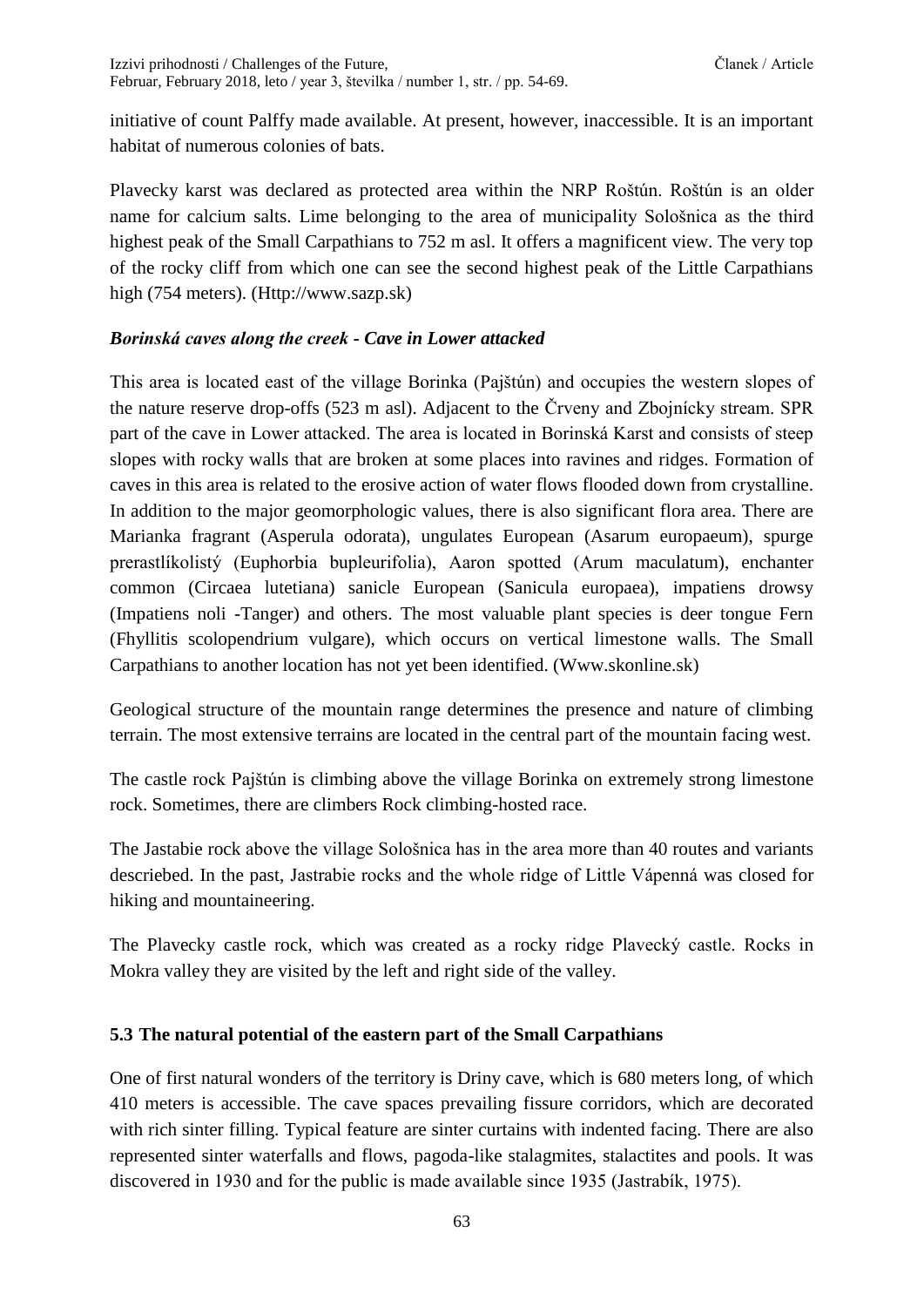Another dominant feature, which can be visited and the natural potential of the Valley Hlboča in the village Smolenice.

The natural dominant features and attractions that offer the potential for tourism development and are formed due to geological developments are in addition to the cave and some others. It is Rock area near the village of Modra example. Yew rocks, further Hajduk, Hemlock, Driny Lošonský grove, and Rock Valley Hlboče eye.

The Yew rocks are located north of the town of Modra, near the recreation area Sands, at an altitude of 450-550 m as significant, sometimes punctuated by rocky ridge formed by basal brownish with grey quartzite and lower Triassic. The rock formation was declared natural site. It is interesting that the rocks are very resistant rocks - quartzite, with most rock formations in the Small Carpathians is of calcareous origin. The name is derived from rocks tree yew, which in this area rarities. The Yew rocks are the only place in the Small Carpathians, where they took TIS. In close proximity is located Astronomical and Geophysical Observatory of Comenius University, which is the largest, oldest and most modern after renovation and functional telescope in Slovakia. (www.skonline.sk)

The Hlboča Valley is known for its occasional waterfall, only in the Small Carpathians. Hlboča valley with an area of 123 ha was in 1981 declared a national nature reservation. It has a length of about 1 km and in its upper part is already said the only waterfall in the Small Carpathians height of about 9 m. Most of the year, however, the water from the waterfall lost in the depths of the Smolenice karst. Visitors can observe the beauty in snowmelt and after heavy rain especially in the spring months.

From the above mentioned facts clearly see that the whole territory on the west and on the east side of the Small Carpathians have been only natural view of the many tourists make an offer.

What is important in the development of tourism using the natural environment must be proceed in keeping with the conservation criteria and, of course, legislative provisions. The result of long-term economic uncoordinated human activities and, therefore, activities in the field of tourism, no consideration of landscape protection and nature conservation and protection of natural resources can and unfortunately also leads to deterioration of natural values and the environment. Every development, not only in tourism from the use of the natural environment, but also in any field brings with it many consequences.

In terms of tourism development is the spatial allocation of legislative protected areas as well as a review of the country in terms of land-ecological importance of supporting the premise. Sufficiently allows orientate overall trends, products offered for tourism development in the country in environmentally valuable and interesting sites where potential visitor will find recreation and relaxation. It is very important to proceed in the implementation of each project sensitive to the natural environment which Small Carpathians offer. The only positive impact on the natural environment, the development of tourism has is maintaining cleanliness in the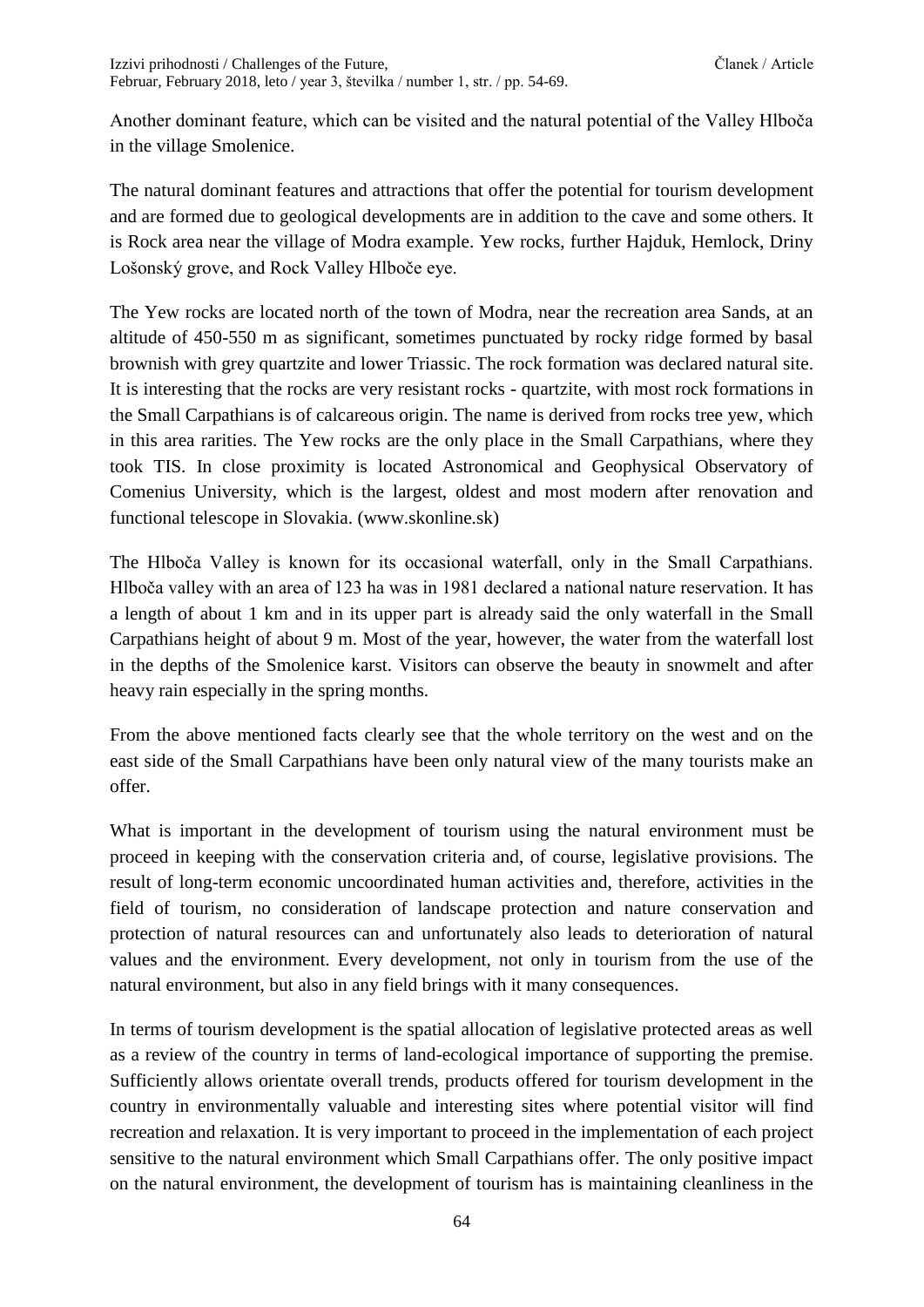Izzivi prihodnosti / Challenges of the Future, Clanek / Article Clanek / Article Februar, February 2018, leto / year 3, številka / number 1, str. / pp. 54-69.

villages and their surroundings, especially along hiking trails and centres of natural attractions that the other part will be for this very reason in excess attacked pollution.

Other positives that come with tourism already brings social or economic nature in the form of inflow of funds into the region, but also increase environmental education among the population, support the creation of new industries or recovery of original craft industry.

Despite the fact that tourism in the area of the Small Carpathians, not even from afar did not use its potential, its negative effects may manifest. The actual processing project documentation, the declaration area as protected, installation of information boards and demarcation of borders - these are just the first steps to ensure protection. While it would in principle be natural processes in these areas occur spontaneously, it is necessary sometimes to guide their development.

### **6 Analysis of cultural-historical potential**

Artificially - created conditions for tourism created by human activities. Typical for them point spread. In the studied area on the west and east side of the Little Carpathians they are located both in the urban as in rural cadastral areas of villages and towns. When analysing the artificially - created localization assumptions tourism distinguishes Krnáčová a al. (2005) three subgroups assumptions:

- material culture historical assumptions.
- intangible cultural historical assumptions.
- cultural social events.

Material historical and cultural assumptions are very closely linked to the historical and cultural development of the communities studied. Registry of cultural monuments is controlled by Act no. 49/2002 on the protection of monuments, which regulates conditions for the protection of cultural monuments and historic sites and Monuments Fund defines as a set of movable and immovable property as national monuments(www.pamiatky.sk).

Intangible cultural-historical monuments, which include "zvykoslovné", visual arts, music and Slovak folklore also makes the development of tourism. Despite the fact that these sites almost completely disappeared from everyday life, you need to consciously maintain through various organized events. When analysing this type of artificial assumptions of tourism as an important show place with created conditions for their development. They are mainly museums, site of ethnographic festivals and events, cultural - social clubs and groups. (Krnáčová a al., 2005)

Cultural and historical potential for tourism development can be considered all the castles in the area (Fort Molpír, Bely Kamen, Ostry Kamen Cerveny Kamen, Smolenice castle). Its current attractiveness, however, varies considerably due to their upkeep, respectively lack of upkeep. From that it reflects the possibility of supporting a variety of actions that can be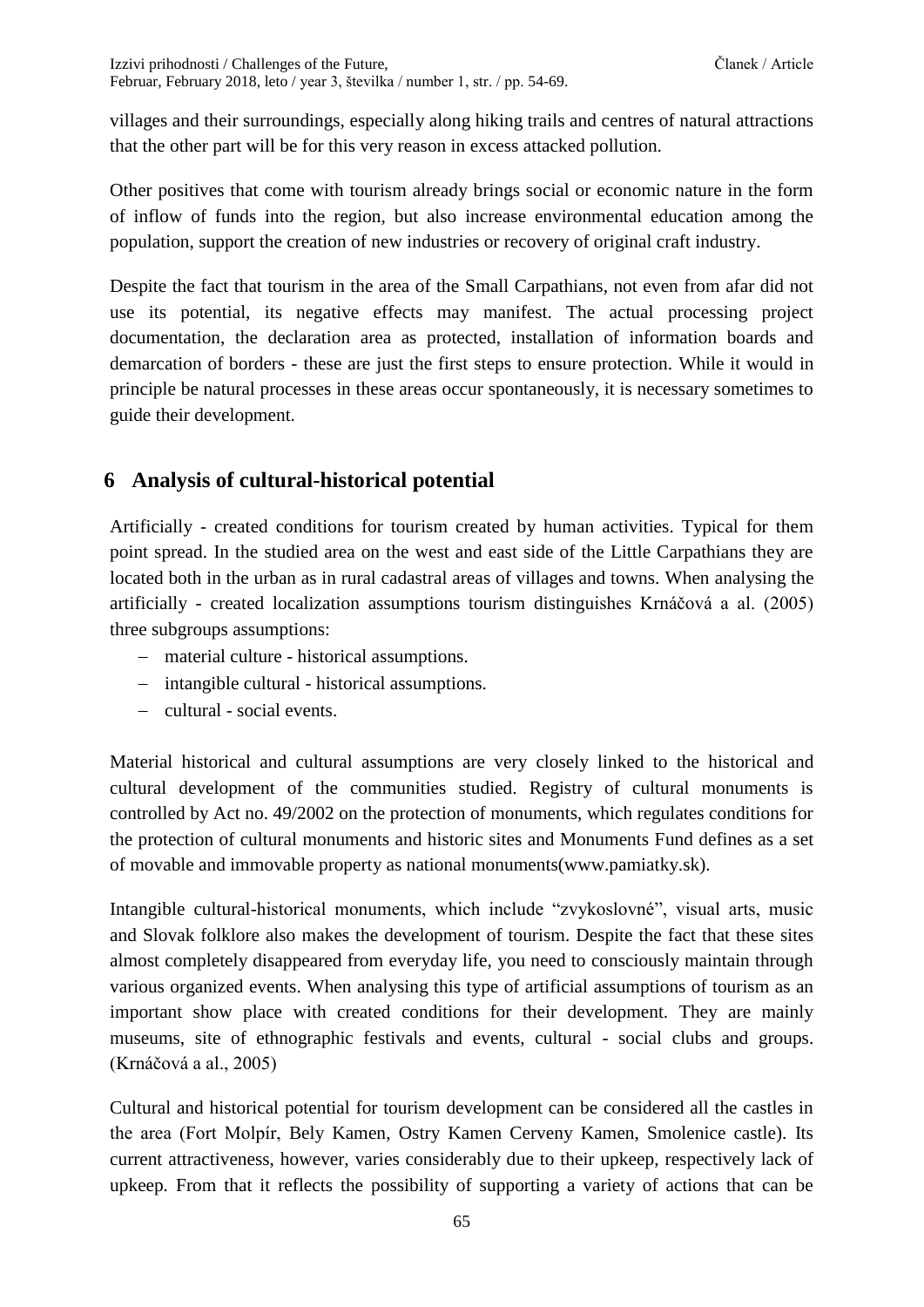performed directly at the castle. Currently they meet such a possibility only castle Cerveny Kamen and Smolenice. It is a village, located on the east side of the Small Carpathians in what has when compared with the western side of the Small Carpathians great advantage. Its atmosphere but have also kept castles, or for their attractiveness rather preserved remains of the castle. We can therefore conclude that the castles in this area as a cultural and historical potential to have a huge impact, given their number, which is a rare phenomenon.

### **7 Possibilities for tourism development in Small Carpathians**

The designated area has all the prerequisites for this to happen in the future a popular tourist destination. Tourism in each of the communities can build and improve on the existence of facts like:

- interesting natural environment
- $-$  cultural heritage
- assumption area for cycling
- conditions for farm tourism
- $-$  the annual organization of cultural events
- position the potential and availability of capital.

"The potential of the country for tourism in geographic investigations can be seen as a term which always refers to a territory and expresses the capacity of the area provide conditions for tourism development "(Marion, 1983). Each of the villages as a centre of tourism represents a whole and in terms of subscriber tourism are its objectives. Tourists looking for a place where they could spend their free time by him desired effect. After your stay at the site valuable local tourism through complex services, which were offered during his stay. We offer in different villages thus forming a collective package of services, which must be able to reach potential visitors, and of course it must also convince their qualities.

Some municipalities (Smolenice) have established a Commission of trade and tourism. It is intended to develop tourism, which can be achieved through better promotion of cultural and natural beauty, the resort offers. Its members are mainly local entrepreneurs, who obviously have a strong interest in improving the tourism. Pre future it is important that each municipality had an interest to establish a tourist information office that the tourists offering information about local activities. Pre offered development opportunities in communities that undoubtedly have, it is important to perceive the community or group of communities as a whole, a product that has a tourist offer and sell in the most interesting package. It is not enough to promote itself beautiful nature or cultural monuments. Total product should be made to make it engaging for tourists in every season. Of course, for geographical location and natural environment investigated area is significant that development can be expected mainly in the summer months, but needed a product can be created so that it will be intriguing to potential visitors at any time of the year. To such a state it would be reached, if the individual components of the community at every level began to cooperate together. Every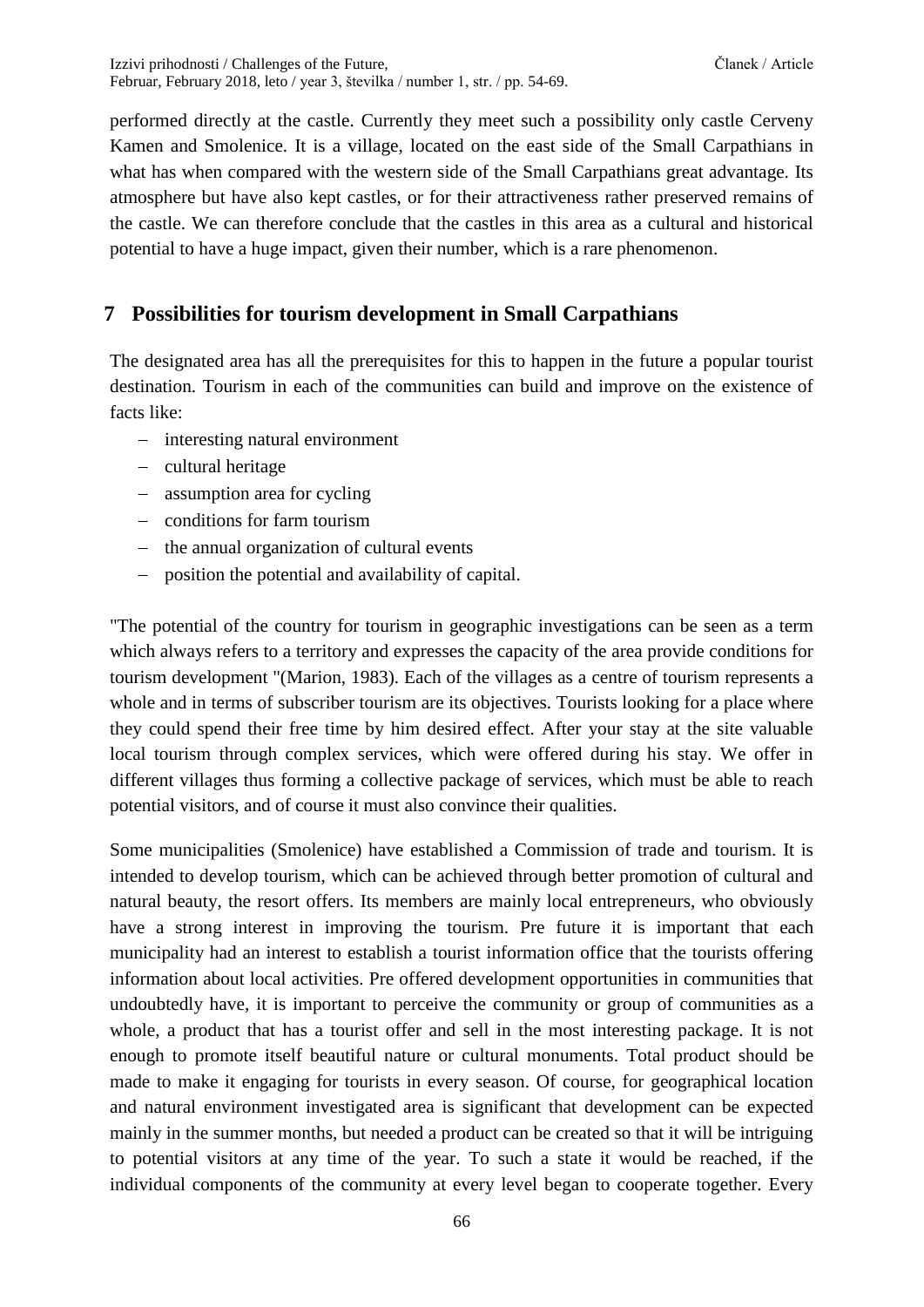entrepreneur in the tourism village and the village itself is keen to increase their business revenues in the industry. Each business component also depends on the behaviour of their partners as providers of ancillary services, but also by their competitors. For this reason, it is important to have a dialogue that results would be a plan to sell the most interesting tourist everything the village has to offer. This plan should be developed at various periods during the year and for different lengths of stay of tourists in the village.

### **8 Conclusion**

The Small Carpathians as a whole have enough potential to develop tourism. This also applies to municipalities located in them. They can become a popular tourist destination not only within the region. Its location, which is characterized by the proximity of the capital of the Slovak Republic of Bratislava and the proximity of district and regional towns, as well as their location in beautiful natural surroundings and close proximity to the highest parts of the Small Carpathians, is directly attuned to making tourism in every Of the studied municipalities either in the west or in the East of the Small Carpathians are the basic pillars. This fact is demonstrated not only by the positional potential and the natural environment, but also by the presence of a relatively large number of cultural and historical monuments in this area.

Some municipalities are slowly starting to realize their potential. For example, the development of Dolny Záhoria's tourism development strategy, the use and approval of cofinancing of the Marianka Promotion project from European funds to attract visitors and raise awareness of Marian attractions. It is important that similar intentions remain not only in the theoretical plane but also slowly fall into the practical plane. There are still many changes that must be made by each government as well as by society as such. The basis will be a change in the thinking of residents and owners of tourism facilities. It would be very useful if they started to communicate and find common solutions.

In order to attract more tourists, it is very important for individual cultural and historical monuments to be gradually reconstructed and for individual tourists to create an interesting program for the tourist participant by creating complementary activities so that the visit to the village does not become too static.

The impact of cultural - historical and social developments should be the main consequence of the variety in the overall supply of tourist opportunities in the compared territories.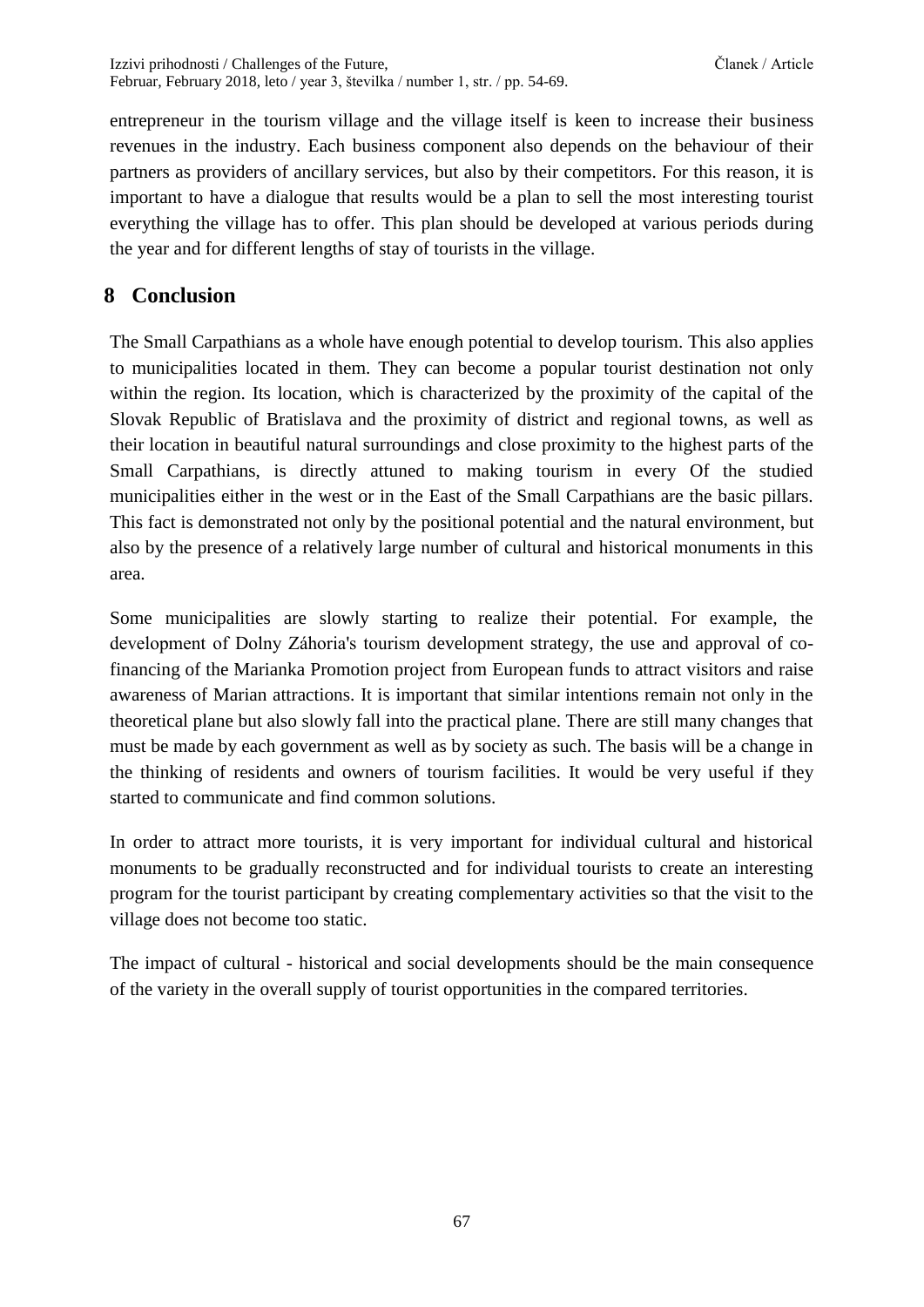#### **References**

- 1. Agentúra pre rozvoj cestovného ruchu. 2010 [online], [citované 18.1.2010], Dostupné na internete: < http://www.travelguide.sk/svk/bratislava/ubytovanie/turisticke-regiony >.
- 2. Atlas krajiny Slovenskej republiky. Bratislava: Ministerstvo životného prostredia SR,2002, 344s.
- 3. BALÁŽOVÁ, E., PAPCUNOVÁ, V., JARÁBKOVÁ, J. 2007. Cestovný rucha samospráva. Nitra: Slovenská poľnohospodárska univerzita, 2007. 100 s.
- 4. Buková. 2010 [online], [citované 15.2.2010], Dostupné na internete: http://www.bukova.sk/firmy\_a\_podnikanie.html
- 5. JARÁBKOVÁ, J. 2007. Vybrané kapitoly z cestovného ruchu. Nitra: Vydavateľstvo SPU, 2007. 131 s.
- 6. KUNC, J. 2005. Turistické informace hodnocení, regionální struktura, institucionálnía finanční podpora. Olomouc. 2005
- 7. MALACHOVSKÝ, A. 2002. Strategický manažment cestovného ruchu a predpoklady jeho uplatňovania na Slovensku. Studia oeconomica 15. Banská Bystrica: Ekonomická fakulta UMB, 2002, 127 s
- 8. Pamiatkový úrad slovenskej republiky. 2010 [online], [citované 18.1.2010], Dostupné na internete: < http://www.pamiatky.sk/pamiatky/pamiatkovy-urad/evidencia-kulturnychpamiatokna-slovensku/
- 9. SLOVENSKO KULTÚRNY PROFIL. Ochrana pamiatok v súčasnosti. Slovakia.culturalprofiles.net [online] © 2010 [cit. 2012-01-31]. Dostupné z: http://www.slovakia.culturalprofiles.net/?id=-12710
- 10. SLOVENSKO. MINISTERSTVO KULTÚRY. Zákon č. 49/2002 Z. z. o ochrane pamiatkového fondu. Culture.gov.sk [online].  $\odot$  2006 – 2011 [cit. 2012-01-31]. Dostupný z: http://www.culture.gov.sk/ministerstvo/legislatva2/prvne-predpisy-voblasti-kultry/zkony/49/2002
- 11. SZOMOLÁNYI, J. a kol. 1986 Malé Karpaty turistický sprievodca. Bratislava: Šport, 1986. 336 s.

\*\*\*

**Monika Špániková** is a student of political science at Faculty of Arts, Trnava University, Slovakia.

\*\*\*

#### **Povzetek**

#### **Turizem na Slovaškem, zlasti v Malih Karpatih**

**Namen in izvirni prispevek:** Članek analizira turistični potencial območja Malih Karpatov na Slovaškem. V članku je predstavljena turistična aktivnost nekaterih občin, kot tudi širših območij. Članek razvoj turizma na analiziranem območju umešča v naravne, kulturne in zgodovinske danosti in dostopnost turistične infrastrukture**.** 

**Metoda**: Članek se naslanja na opisno metodo, kombinirano z analizo vsebine in deloma evalvacijsko metodo.